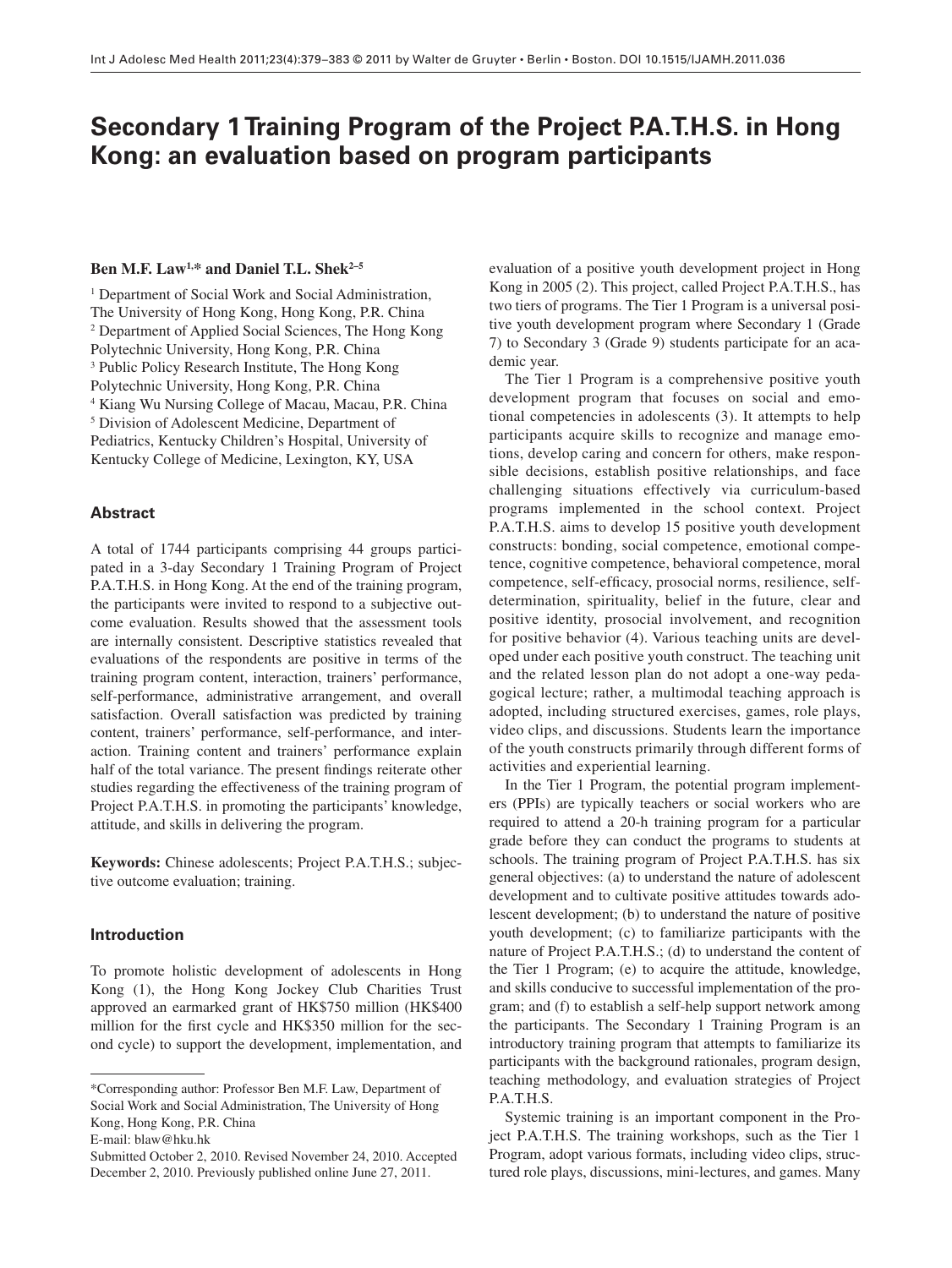PPIs join the workshop because they want to be well prepared to deliver the program. Therefore, many exercises from the real Tier 1 Program are used to provide PPIs with first-hand experience of the effect of the activities. Through interactive and experiential training, PPIs come to understand how to deliver effective programs to adolescents.

 Evaluation studies of the training programs are necessary for PPIs. The evaluation aims at addressing the effectiveness of the training programs and at further improving the quality of existing training material and delivery methods. However, a review of the literature shows a significant knowledge gap (5) . Obviously, one of the most direct ways to evaluate data is to understand the subjective views of the program participants (i.e., client satisfaction approach).

 Against this background, this paper documents the evaluation findings related to 44 training workshops carried out during the Full Implementation Phase of the Project P.A.T.H.S. for the Secondary 1 (Grade 7) training from school year 2006 to 2009. Subjective outcome evaluation or client satisfaction survey, a common evaluation strategy in human services, was the primary evaluation strategy used in this study. According to the Joint Committee on Standards for Educational Evaluation (6), stakeholders should be identified (Standard U1), and their views should be taken into account (Standard F2). According to utilization-focused evaluation (7), relevant stakeholders should also be involved in the evaluation process. By adopting a constructivist paradigm in social sciences (8) , the perceptions of the participants " from the inside " could be captured. Their voices can be heard and the researchers could be attuned to the participants' subjective experience. The researchers should not impose their assumptions upon the participants.

 The training for the Full Implementation Phase of Project P.A.T.H.S. was carried out during the school years of 2006– 2009. More than 1700 individuals participated in the training workshops. Several aspects of the evaluation deserve attention. First, the participants were asked to evaluate the training content, including its relevance towards understanding the training programs and adolescent development. Second, the participants were asked to evaluate the outcome of the training, such as expansion of the support network among the program participants and satisfaction from peer interaction and instructor-participant interaction. Third, the participants were asked to evaluate the performance of the instructors, including mastery of the curriculum, understanding the needs of the participants, and conducting a good training. Fourth, the participants were asked to evaluate whether their level of satisfaction with regard to their performance during the training process. Fifth, the participants were asked to evaluate the administrative arrangements, such as the workshop facilities and the relevant information provided prior to the workshop. Finally, both quantitative and qualitative data were collected for the related subjective outcome evaluation in the training workshops.

Quantitative data can summarize the profiles of the respondents; thus, this paper focuses on the quantitative data collected in the subjective outcome evaluation. The study attempts to address two questions: 1) "What is the perception of the

program participants of the training content, interaction, instructor performance, self-evaluation, and administrative arrangement, as well as their overall satisfaction of the training program?" and 2) "What are the predictors of subjective outcome evaluation based on the perspective of the program participants?"

## **Methods**

#### **Participants and procedure**

 In the Full Implementation Phase, 44 training groups involving 1744 participants were conducted. In the last session of the 20-h training program, the participants were invited to anonymously rate the program in terms of four instruments.

 According to the anonymous survey, participants consisted of 521 males (29.9%) and 1222 females (70.1%); one participant did not disclose his or her gender. These participants consisted of 1315 teachers  $(75.4\%)$  and  $414$  social workers  $(23.7\%)$ , with 15 participants coming from other disciplines such as teaching assistants or program workers. The mean years of job experience working with youths was  $10.6$  years (SD=8.29).

## **Instruments**

## **Participants' Perception of Training Program (PROGRAM)**

The 16-item scale includes items such as "It has strengthened me to understand the content of the Tier 1 Program" and "It has promoted self-reflection." Responses were made on a 6-point Likert scale [strongly disagree (1) to strongly agree (6) ]. For example, Items 11 and 14 represent client satisfaction and perceived satisfaction of other participants. The mean score reveals the satisfaction level (SATISFY) of the participants.

 For the rest of the items, principal component analysis with varimax rotation was performed so that the data could be reduced to meaningful factors. A two-factor solution explaining 62.89% variance was found. The eigenvalues of these two factors were greater than unity. The resulting scree plot of the eigenvalues revealed that the leveling off to a straight horizontal line occurred after the second eigenvalue, further suggesting the presence of two factors. Table 1 shows these results. The first factor was found to be "training content" (CONTENT), which included understanding adolescent development and using the program materials. The second factor was found to be "interaction" (INTERACT), which included networking, peer interaction, and instructor-PPI interaction. The internal consistency of the CONTENT subscale, in terms of Cronbach's  $\alpha$ , was found to be 0.84. The internal consistency of INTERACT subscale was found to be 0.70. The internal consistency of the overall scale was found to be 0.94, which was very satisfactory.

#### **Participants' Perception of Instructor (INSTRUCTOR)**

 This 5-item scale includes the evaluation of instructor in terms of understanding of the course, teaching skills, and professional attitudes. Responses were made on a 6-point Likert scale [strongly disagree  $(1)$  to strongly agree  $(6)$ ]. The internal consistency of the scale was found to be 0.94, which was very satisfactory.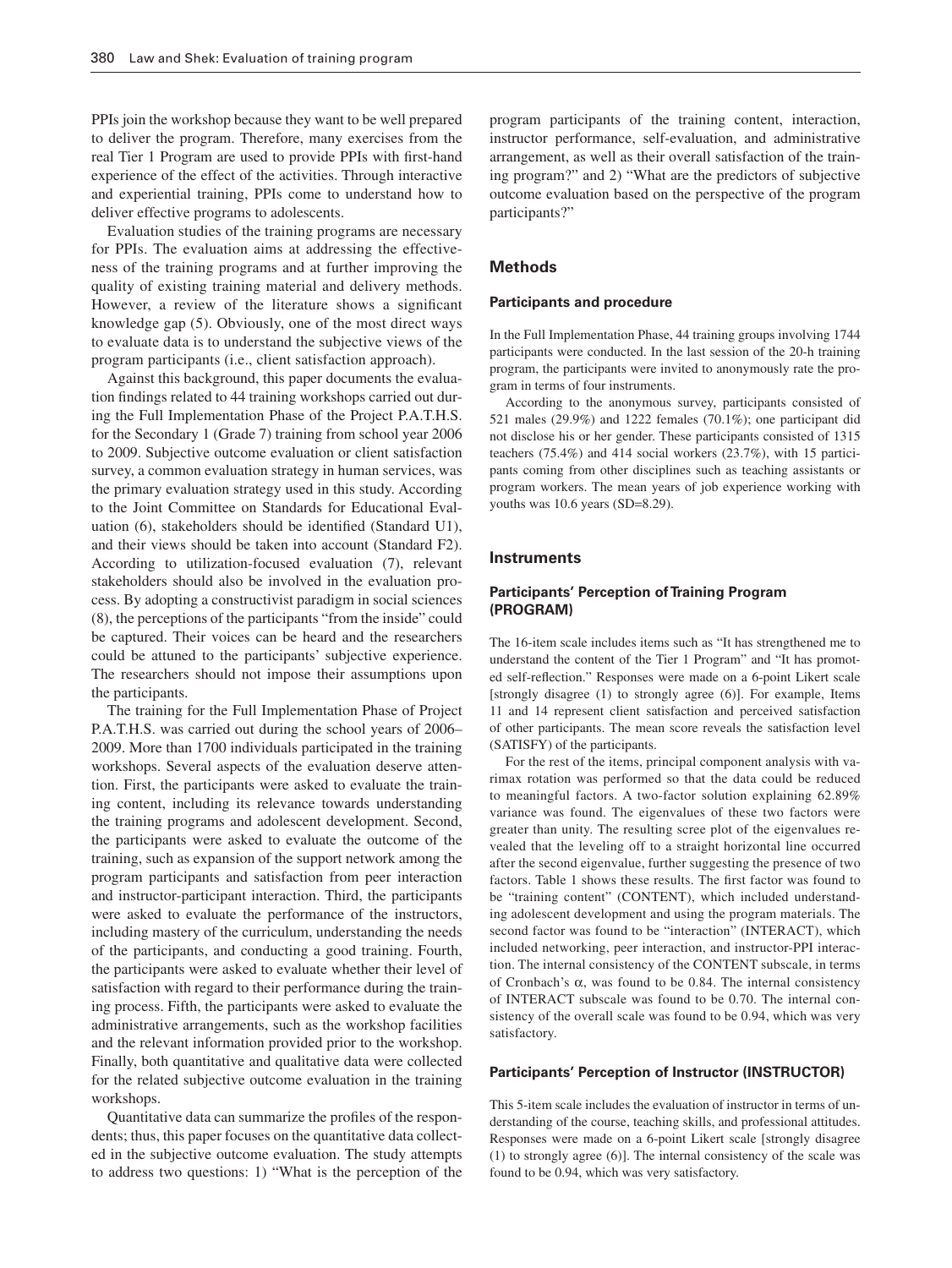|  |  |  |  |  |  |  |  |  | Table 1 Participants' Perception of Training Program (PROGRAM) scale (principal components analysis, varimax rotation). |  |
|--|--|--|--|--|--|--|--|--|-------------------------------------------------------------------------------------------------------------------------|--|
|--|--|--|--|--|--|--|--|--|-------------------------------------------------------------------------------------------------------------------------|--|

| Factor                                                                                                                               | Content | Interact |
|--------------------------------------------------------------------------------------------------------------------------------------|---------|----------|
| Variance explained                                                                                                                   | 55.02%  | 7.86%    |
| 1 <sup>a</sup> . It has strengthened my understanding of the nature of adolescent development.                                       | 0.70    | 0.29     |
| 2. It has helped me cultivate a positive attitude towards adolescent development.                                                    | 0.69    | 0.31     |
| 3. It has strengthened my understanding of positive youth development, including its concept,<br>design, and research.               | 0.79    | 0.20     |
| 4. It has helped me understand the Project P.A.T.H.S., including its basic philosophy, design,<br>implementation, and evaluation.    | 0.80    | 0.13     |
| 5. It has strengthened me understand the content of the Tier 1 Program.                                                              | 0.81    | 0.14     |
| 6. It has helped me acquire the attitude, knowledge, and skills conducive to the successful<br>implementation of the Tier 1 Program. | 0.79    | 0.29     |
| 7. It has helped me establish a self-help support network and share teaching experiences<br>among the program participants.          | 0.16    | 0.74     |
| 8. The training methods and activities are appropriate (e.g., lecture, games, group discussion).                                     | 0.63    | 0.50     |
| 9. Training time is appropriate.                                                                                                     | 0.55    | 0.45     |
| 10. Training content has met my expectation.                                                                                         | 0.77    | 0.43     |
| 12. There was much peer interaction among participants.                                                                              | 0.15    | 0.82     |
| 13. Instructor(s) encouraged participants to do their best.                                                                          | 0.42    | 0.61     |
| 15. It has promoted self-reflection.                                                                                                 | 0.62    | 0.49     |
| 16. It has helped me recognize factors affect teaching.                                                                              | 0.63    | 0.44     |

<sup>a</sup>Items 11 and 14 are the overall satisfaction towards the program and are removed for the principal components analysis. Factor loading >0.50 are in bold.

### **Participants' Perception of their own Performance (SELF)**

This 4-item scale measures the participants' self-perceived performance at the training. It included program involvement and learning application. Responses were made on a 6-point Likert scale [strongly disagree (1) to strongly agree (6) ]. The internal consistency of the scale was found to be 0.81, which was satisfactory.

## **Participants' Perception of Administrative Arrangement (ADMIN)**

 This 6-item scale measures the perception of the participants regarding the administrative arrangement, including program enrolment, hospitality, venue, and facilities. Responses were made on a 6-point Likert scale [strongly disagree (1) to strongly agree (6) ]. The internal consistency of the scale was found to be 0.80, which was satisfactory.

# **Results**

 For a 6-point scale, the ratings of the subjective evaluation were very positive (Table 2). The highest was for the training content (mean= $5.81$ , SD= $0.76$ ) and instructor performance  $(mean = 5.17, SD = 0.82)$ . The lowest was in self-evaluation  $(mean=4.76, SD=0.58)$ , which was still high. The overall satisfaction was also high (mean= $4.78$ , SD= $0.99$ ).

Table 3 shows the intercorrelation table of all indicators of the subjective outcome evaluation. All measures were found to be intercorrelated. The CONTENT and INSTRUCTOR measures had the highest correlation with the overall satisfaction (SATISFY). The variable with the lowest correlation with the satisfaction was administrative arrangement (ADMIN).

 Because the variables were all related to the overall satisfaction, these four predictors (INTERACT, INSTRUCTOR, **Table 2** Descriptive statistics of the variables related to subjective evaluation.

| Variables         | n    | Mean | SD   |  |
|-------------------|------|------|------|--|
| <b>INTERACT</b>   | 1740 | 4.99 | 0.62 |  |
| <b>SATISFY</b>    | 1740 | 4.78 | 0.99 |  |
| <b>INSTRUCTOR</b> | 1739 | 5.17 | 0.82 |  |
| <b>SELF</b>       | 1743 | 4.76 | 0.58 |  |
| <b>ADMIN</b>      | 1742 | 4.95 | 0.52 |  |
| <b>CONTENT</b>    | 1744 | 5.81 | 0.76 |  |

SELF, ADMIN) were used to predict the participants' satisfaction. Table 4 shows the results of multiple regression analysis. The magnitude of prediction  $\mathbb{R}^2$  was found to be 0.82. The effect size, Cohen  $f^2$ , was found to be 4.56, which was rather large. In comparing the standardized regression coefficients, the significant predictors included were CONTENT, INSTRUCTOR, SELF, and INTERACT. The two largest predictors were CONTENT  $(\beta=0.63)$  and INSTRUCTOR  $(\beta = 0.27)$ . The squared partial correlation for CONTENT was 0.34, whereas that for INSTRUCTOR was 0.17. These two variables explained more than half of the total variance.

# **Discussion**

 The subjective outcome evaluations based on the responses of the PPIs in the Project P.A.T.H.S. are presented in this study. There are several guiding principles in the design of the training programs: (a) designing the training program around an experiential learning model; (b) impartation of knowledge; (c) provision of demonstrations; (d) raising participants' motivation; (e) promotion of teaching self-efficacy, self-reflective skills, and open-mindedness; and (f) promotion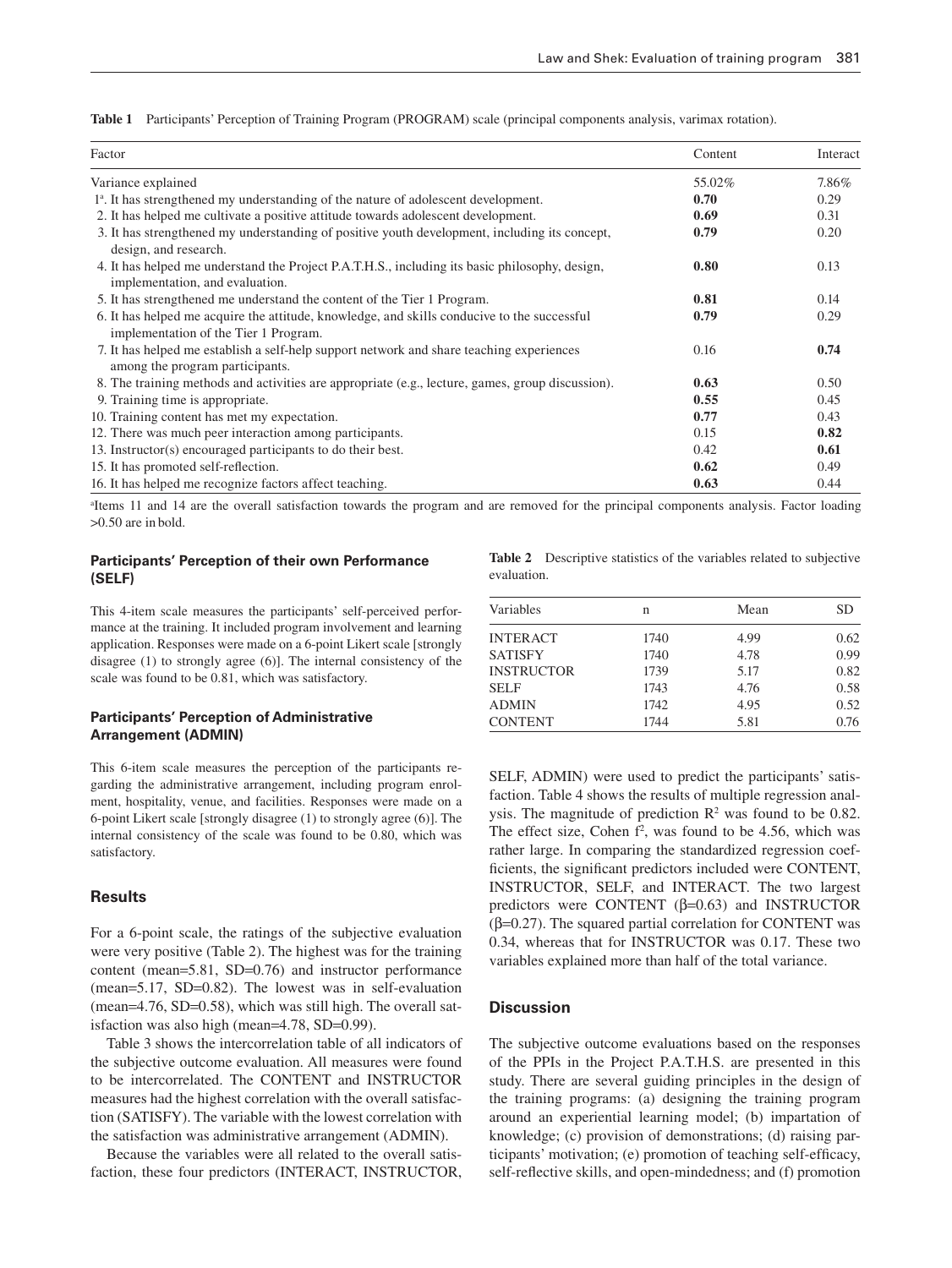|                   | <b>INTERACT</b> | <b>INSTRUCTOR</b> | <b>SELF</b> | <b>ADMIN</b> | <b>CONTENT</b> |
|-------------------|-----------------|-------------------|-------------|--------------|----------------|
| <b>SATISFY</b>    | $0.63***$       | $0.80***$         | $0.63***$   | $0.43***$    | $0.89***$      |
| <b>INTERACT</b>   |                 | $0.60***$         | $0.54***$   | $0.41***$    | $0.65***$      |
| <b>INSTRUCTOR</b> |                 |                   | $0.57***$   | $0.34***$    | $0.78***$      |
| <b>SELF</b>       |                 |                   |             | $0.43***$    | $0.55***$      |
| <b>ADMIN</b>      |                 |                   |             |              | $0.39***$      |

**Table 3** Intercorrelation among all the variables related to subjective evaluation.

 $***p<0.001$ .

of active participation and open discussion. Furthermore, the objectives, theoretical framework, and activities of each session were clearly stated by the instructors at the beginning of the session. These principles are well adopted in the training program  $(5)$ .

The present quantitative findings show that the participants in general were very positive towards the training program. The training content, interaction from the training, instructor's performance, self-perceived performance, and administrative arrangement were associated with the global satisfaction of the participants. Most of the participants felt that they were competent to deliver the programs in the future. Such selfefficacious beliefs are important for their job satisfaction and program delivery quality (9, 10). Together with other evidence  $(11-16)$ , the project can be deemed to be successfully carried out, with significant impact on program implementers and students.

 The training content of Project P.A.T.H.S. involves two main aspects. The first aspect is the understanding of psychosocial development of adolescents in Hong Kong. The second aspect is the understanding of the Tier 1 materials so that the workers are well prepared for the activities. Both are important for client satisfaction, which is the main reason why the workers join the workshop. In addition, the training also aims to facilitate the mutual help network among workers responsible for implementing the Tier 1 Program. The interactions among members and with the instructor are crucial for selfreflection and social learning. Self-reflection is conducive to learning outcomes (17, 18) . The instructor is evaluated in terms of his or her knowledge, attitudes as a good teacher of positive youth development, and specific skills related to the Tier 1 program implementation. The evaluation of self-performance is equally important. For a 3-day interactive workshop, self-disclosure is expected to increase. Self-disclosure is correlated with the positive perception of the program (19,

**Table 4** Regression analysis and squared semipartial correlation of participants' satisfaction.

| Variables         | b       | SЕ   | ß    | t           | $\rm SR^2$ |
|-------------------|---------|------|------|-------------|------------|
| Constant          | $-3.35$ | 0.11 |      | $-29.32***$ |            |
| <b>INTERACT</b>   | 0.05    | 0.02 | 0.03 | $2.23*$     | 0.02       |
| <b>INSTRUCTOR</b> | 0.32    | 0.02 | 0.27 | $16.23***$  | 0.17       |
| <b>SELF</b>       | 0.06    | 0.02 | 0.04 | $2.69**$    | 0.03       |
| <b>ADMIN</b>      | 0.05    | 0.02 | 0.02 | 1.92        | 0.02       |
| <b>CONTENT</b>    | 0.98    | 0.03 | 0.63 | $33.51***$  | 0.34       |

\*\*\*p<0.001; \*\*p<0.01; \*p<0.05.

20) . The administrative arrangement refers to the venue, facilities, and information received before the workshop.

The present findings show that training content, the instructor, interaction, and self-performance could predict the overall satisfaction of the participants. The training content and the instructor can explain half of the total variance. A wellestablished training program; an instructor who can deliver skills, attitudes, and knowledge; self-motivated involvement; and good interaction between other people are all significant elements for a successful training workshop. Arguably, the effectiveness and positive evaluation findings associated with Project P.A.T.H.S. are partly the result of the quality training program for the PPIs. Shek and Sun advocate the five "Ps" in the success of positive youth programs  $(21)$ : Program, People, Process, Policy, and Place. This study has shown that the training program also requires the input of "Program" (content), "People" (trainers), and "Process" (interaction among participants and with the trainer). The administrative management is not significant in the prediction of participant satisfaction; thus, this could be a distal factor affecting satisfaction. If administrative arrangement is not rendered properly, the general perception of other training components would be severely affected. This factor serves as a "hygiene factor" (22) and it is the prerequisite of quality training. It could be the moderator between the components and participant satisfaction. Further research should explore this matter to bring conceptual clarity.

 Although utilization of subjective outcome evaluation has been criticized as biased and unable to reflect the real behavioral changes in the program participants, this study possesses several strengths. First, this study is one of the earliest empirical studies on the training of PPIs in a positive youth development program in Chinese communities. Second, a respectable sample size is used in the study. Third, this study investigates different aspects of subjective outcomes, including views on the program, instructors, self-performance, and overall satisfaction, and all these scales were found to be reliable. The adoption of psychometrically sound measures is a significant contribution to the literature.

 This study also has two limitations. First, the present findings are based on quantitative data. Further integration of the present findings with qualitative evidence is desirable. Second, there are two alternative explanations for the present positive outcomes. One, the participants could have given positive evaluations because of demand characteristics (i.e., they consciously acted in a favorable manner). They could have considered the experience as on-the-job